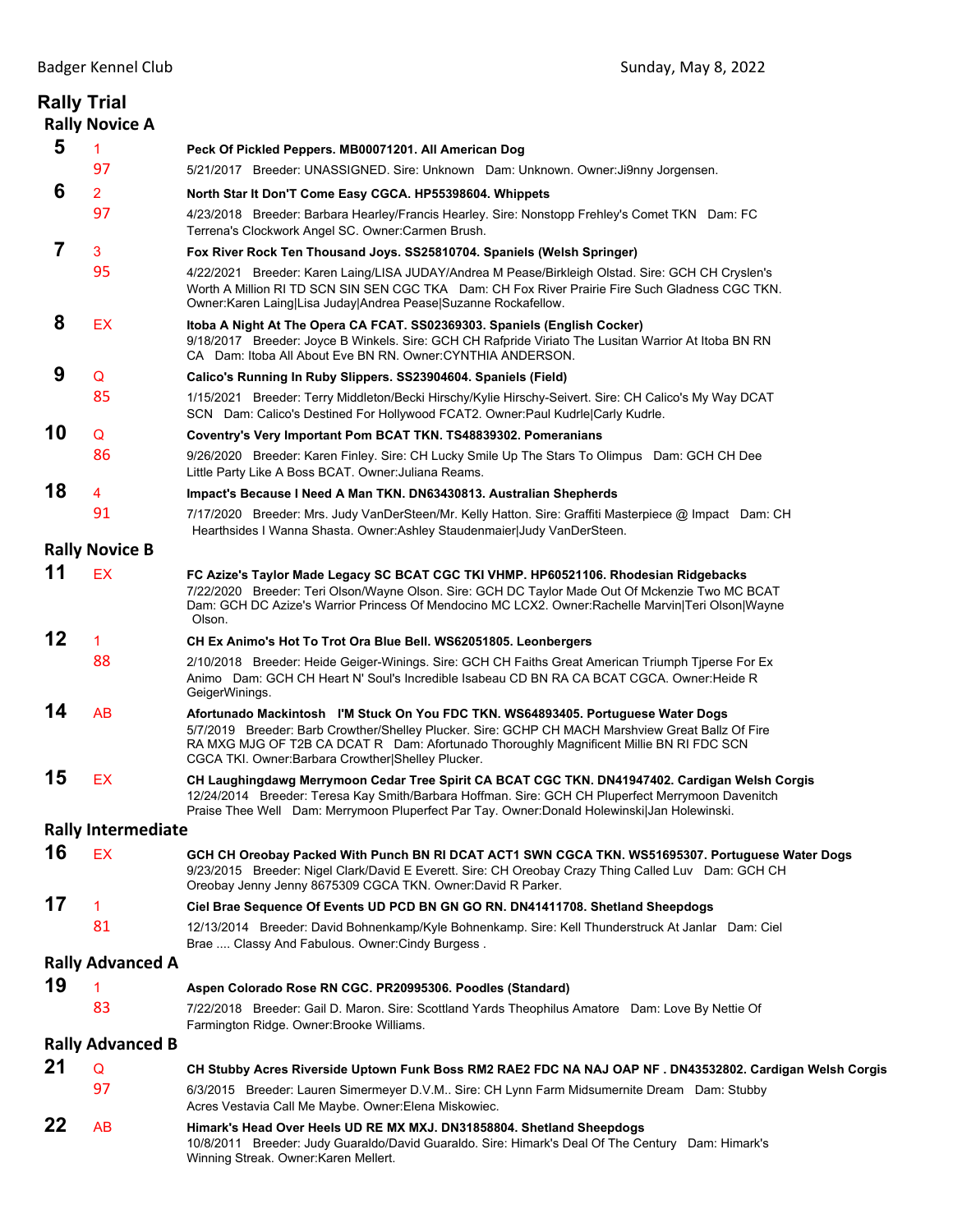|                     | <b>Badger Kennel Club</b> | Sunday, May 8, 2022                                                                                                                                                                                                                                                                                                                                             |  |  |
|---------------------|---------------------------|-----------------------------------------------------------------------------------------------------------------------------------------------------------------------------------------------------------------------------------------------------------------------------------------------------------------------------------------------------------------|--|--|
| 23                  | 3                         | Drumlin Quiet Storm CDX BN RN TKI. DN37194001. Shetland Sheepdogs                                                                                                                                                                                                                                                                                               |  |  |
|                     | 98                        | 7/12/2013 Breeder: Mary M Escalante. Sire: CH Blue Heavens The Gray Ghost Dam: Drumlin Rub'Aiyat.<br>Owner:Amy Forsyth.                                                                                                                                                                                                                                         |  |  |
| 24                  | Q                         | Bluerain's Finders Keepers CD PCD BN RM RAE FDC DCAT ACT1 CGC TKP. DN49472808. Australian Shepherds                                                                                                                                                                                                                                                             |  |  |
|                     | 97                        | 5/4/2017 Breeder: Michelle Ambrosius/Gary Roberson/Lizzy Fishler. Sire: GCH CH Valor's King Of Blue<br>Dam: Woodlands Magic Spark Of Bluerain CD PCD BN RE FDC NJP ACT2 CGCA TKP. Owner: Emily<br>Barnes Michelle Ambrosius.                                                                                                                                    |  |  |
| 25                  | 4                         | GCH CH Riverwatch Stamp Of Approval RE MH JHU. SR68729403. Retrievers (Curly-Coated)                                                                                                                                                                                                                                                                            |  |  |
|                     | 98                        | 6/7/2011 Breeder: Gary Meek/Mary Meek/Joy Gaasch. Sire: GCHB CH Podunk's Better Days Ahead CDX<br>MH MHU Dam: Riverwatch Frozen In Time, Owner: Sarah and Alex Shull.                                                                                                                                                                                           |  |  |
| 26                  | 1.                        | Kai Updike RE CGC. MA87876201. All American Dog                                                                                                                                                                                                                                                                                                                 |  |  |
|                     | 100                       | 9/24/2018 Breeder: UNASSIGNED. Sire: Unknown Dam: Unknown. Owner: Chelsea Updike Chris Updike.                                                                                                                                                                                                                                                                  |  |  |
| 27                  | AB                        | GCH CH Afortunado Expects More And I Deliver CD BN RM TD FDC CA BCAT S. WS44968502. Portuguese Water Dogs<br>8/2/2013 Breeder: Shelley Plucker / Bob Plucker / Barb Crowther / Sire: GCH CH Manitou Black Magic<br>CDX BN RA OA NAJ CGCA Dam: CH Afortunado Mistress Of The Deep Blue Sea BN RE TD NA NAJ NF<br>CGC. Owner: Barbara Crowther Shelley Plucker.   |  |  |
| 28                  | 2                         | Czechmate Sunday Silence CD RE HSAds OA AXJ TKN. DN31355201. Border Collies                                                                                                                                                                                                                                                                                     |  |  |
|                     | 99                        | 6/29/2011 Breeder: Lisa M Pruka, Sire: HC Blackwatch Sir Archie RN HSAs HIAs HXAs Dam: HC<br>Czechmate Hit The Trifecta CD RA TD HSAds HSBds HIAs HIBd HXAd HXAs, Owner: Lisa Pruka.                                                                                                                                                                            |  |  |
|                     | <b>Rally Excellent B</b>  |                                                                                                                                                                                                                                                                                                                                                                 |  |  |
| 20                  | AB                        | Cracker Jack's Surprise Inside BN RA NA NAJ SWN. TS39163802. Papillons<br>4/29/2018 Breeder: Erin Matern/Mr. Forrest G Johnson. Sire: GCH CH Winghaven Private Ryan Dam:<br>Champaigne Button And Bows. Owner: Karen Mellert.                                                                                                                                   |  |  |
| 21                  | 1/HC                      | CH Stubby Acres Riverside Uptown Funk Boss RM2 RAE2 FDC NA NAJ OAP NF . DN43532802. Cardigan Welsh Corgis                                                                                                                                                                                                                                                       |  |  |
|                     | 99                        | 6/3/2015 Breeder: Lauren Simermeyer D.V.M Sire: CH Lynn Farm Midsumernite Dream Dam: Stubby<br>Acres Vestavia Call Me Maybe. Owner: Elena Miskowiec.                                                                                                                                                                                                            |  |  |
| 22                  | AB                        | Himark's Head Over Heels UD RE MX MXJ. DN31858804. Shetland Sheepdogs<br>10/8/2011 Breeder: Judy Guaraldo/David Guaraldo. Sire: Himark's Deal Of The Century Dam: Himark's<br>Winning Streak. Owner: Karen Mellert.                                                                                                                                             |  |  |
| 24                  | 3                         | Bluerain's Finders Keepers CD PCD BN RM RAE FDC DCAT ACT1 CGC TKP. DN49472808. Australian Shepherds                                                                                                                                                                                                                                                             |  |  |
|                     | 95                        | 5/4/2017 Breeder: Michelle Ambrosius/Gary Roberson/Lizzy Fishler. Sire: GCH CH Valor's King Of Blue<br>Dam: Woodlands Magic Spark Of Bluerain CD PCD BN RE FDC NJP ACT2 CGCA TKP. Owner: Emily<br>Barnes Michelle Ambrosius.                                                                                                                                    |  |  |
| 25                  | 2                         | GCH CH Riverwatch Stamp Of Approval RE MH JHU. SR68729403. Retrievers (Curly-Coated)                                                                                                                                                                                                                                                                            |  |  |
|                     | 97                        | 6/7/2011 Breeder: Gary Meek/Mary Meek/Joy Gaasch. Sire: GCHB CH Podunk's Better Days Ahead CDX<br>MH MHU Dam: Riverwatch Frozen In Time. Owner:Sarah and Alex Shull.                                                                                                                                                                                            |  |  |
| 26                  | Q                         | Kai Updike RE CGC. MA87876201. All American Dog                                                                                                                                                                                                                                                                                                                 |  |  |
|                     | 90                        | 9/24/2018 Breeder: UNASSIGNED. Sire: Unknown Dam: Unknown. Owner: Chelsea Updike Chris Updike.                                                                                                                                                                                                                                                                  |  |  |
| 27                  | <b>AB</b>                 | GCH CH Afortunado Expects More And I Deliver CD BN RM TD FDC CA BCAT S. WS44968502. Portuguese Water Dogs<br>8/2/2013 Breeder: Shelley Plucker / Bob Plucker / Barb Crowther / . Sire: GCH CH Manitou Black Magic<br>CDX BN RA OA NAJ CGCA Dam: CH Afortunado Mistress Of The Deep Blue Sea BN RE TD NA NAJ NF<br>CGC. Owner: Barbara Crowther Shelley Plucker. |  |  |
| 28                  | Q                         | Czechmate Sunday Silence CD RE HSAds OA AXJ TKN. DN31355201. Border Collies                                                                                                                                                                                                                                                                                     |  |  |
|                     | 77                        | 6/29/2011 Breeder: Lisa M Pruka. Sire: HC Blackwatch Sir Archie RN HSAs HIAs HXAs Dam: HC<br>Czechmate Hit The Trifecta CD RA TD HSAds HSBds HIAs HIBd HXAd HXAs. Owner:Lisa Pruka.                                                                                                                                                                             |  |  |
| 29                  | 4                         | CH Bluerain's Capture The Moment BN RA FDC BCAT ACT1 CGCA TKI ATT. DN46493405. Australian Shepherds                                                                                                                                                                                                                                                             |  |  |
|                     | 91                        | 7/1/2016 Breeder: Michelle Ambrosius/Gary Roberson/Julie Ostberg. Sire: GCHG CH Legacy's Power Play<br>Dam: CH Jnd's Storms A Brewing At Bluerain RI FDC ACT1 CGCA TKN. Owner: Michelle Ambrosius Gary<br>Roberson Alexandra Rivera.                                                                                                                            |  |  |
| <b>Rally Master</b> |                           |                                                                                                                                                                                                                                                                                                                                                                 |  |  |
| 21                  | 2/HTQ                     | CH Stubby Acres Riverside Uptown Funk Boss RM2 RAE2 FDC NA NAJ OAP NF. DN43532802. Cardigan Welsh Corgis                                                                                                                                                                                                                                                        |  |  |
|                     | 98                        | 6/3/2015 Breeder: Lauren Simermeyer D.V.M Sire: CH Lynn Farm Midsumernite Dream Dam: Stubby<br>Acres Vestavia Call Me Maybe. Owner: Elena Miskowiec.                                                                                                                                                                                                            |  |  |
| 22                  | AB                        | Himark's Head Over Heels UD RE MX MXJ. DN31858804. Shetland Sheepdogs<br>10/8/2011 Breeder: Judy Guaraldo/David Guaraldo. Sire: Himark's Deal Of The Century Dam: Himark's<br>Winning Streak. Owner: Karen Mellert.                                                                                                                                             |  |  |